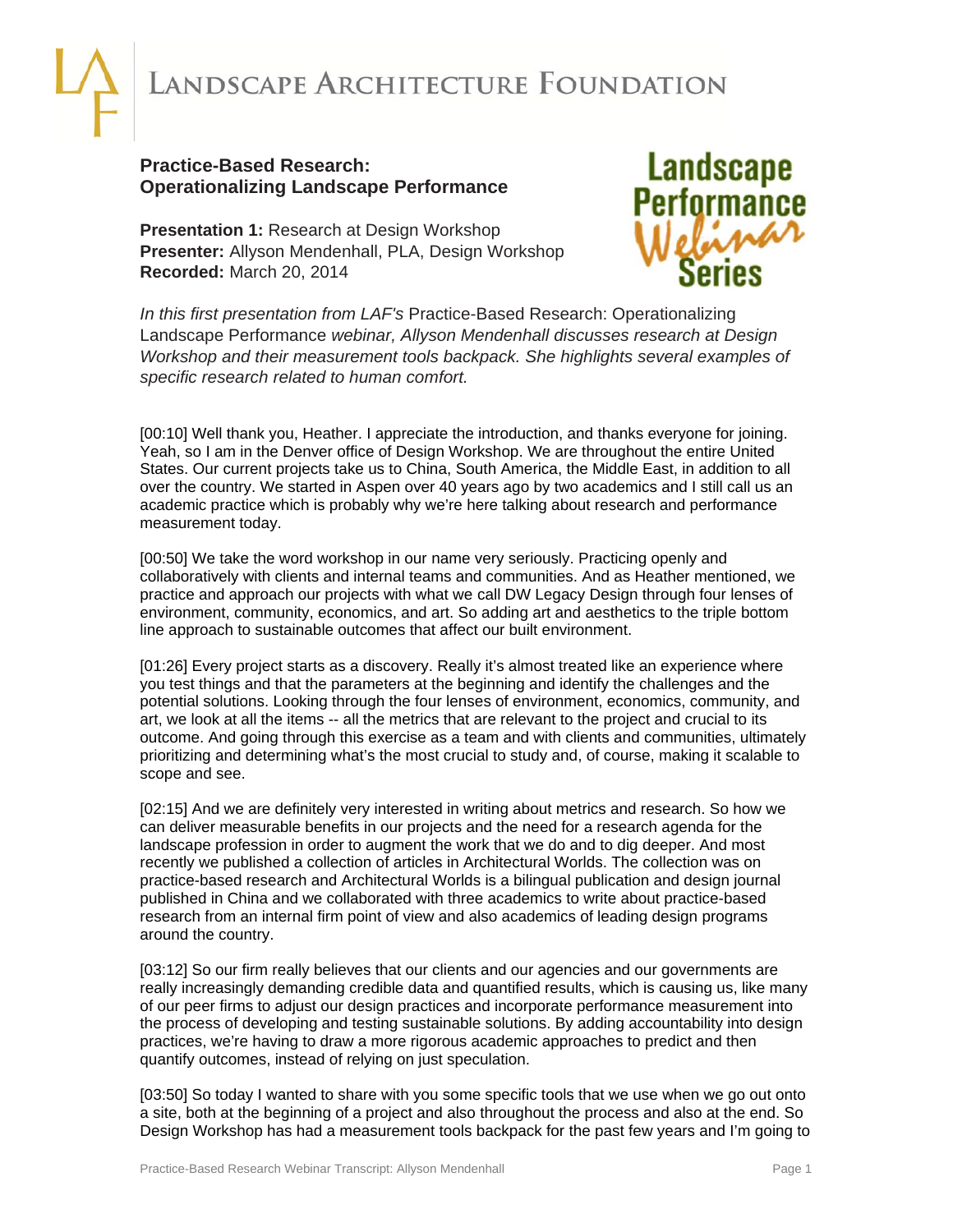unpack it for you and share how we use a few of them. We started off as one backpack which was shared among all offices and it was shipped back and forth as teams wanted to use it to go out on site to conduct their site analysis. We now have added a backpack each year, so now each office has one and there's no need to share.

[04:45] As I said, the teams tend to use the backpacks to go out on site and to conduct site analysis. And I would call it kind of a deeper site analysis using tools that are collecting data about the site that can be used back in the studio to understand those existing conditions or baseline conditions. The backpack can also be used to, of course, to evaluate the implemented outcome of the project as well.

[05:18] So the tools that are in our backpack are devices that measure surface temperature, noise levels, light levels, speed, weather, bioclimatic data, and other counters for people, cars, bikes, etc. And a lot of them are related to human comfort. And you'll see as I highlight a few of them and that tends to be where we're using them the most.

[05:50] So one project I'd like to share with you where we use a few of these tools is the South Grand Boulevard Great Streets Initiative in St. Louis, Missouri. South Grand Boulevard and its bordering communities is known as the international community of St. Louis because of the diverse population and the wealth of ethnic restaurants in the area. However, it's a very transportation dominated place with nearly 25,000 vehicles per day on this corridor averaging speeds of 42 miles per hour which exceeds the limit by 17 miles per hour. It's 98% impervious. It averaged 80 accidents a year. Noise levels ranged from 64 to 74 decibels, which is way above the human comfort level. So clearly this is a transportation-dominated place, an undesirable environment for retails and restaurants, and very difficult to draw any vitality from the wonderful neighborhoods that border those corridors.

[07:05] The masterplan area is outlined in white and the phase one project area is outlined in orange. And I'm just going to show you how the team used a few of the tools. So this infrared digital thermometer is a hand-held laser gun that measures surface temperature of a variety of materials. You just really point it at about 12 to 18 inches away from a surface, and it gives you a reading. And it can be used to compare the relative impact of various materials on heat island effect and human comfort. So this is just a map of the corridor that the team took out on the site, and as you can see they took measurements at the corners and also mid-block at several times throughout the day to get that range of understanding of what gray concrete versus exposed concrete versus asphalt versus grass -- what the surface temperatures of all those were.

[08:12] And what they found and were able to, kind of, use to build a case was that by reducing the amount of asphalt and increasing planted areas and pervious pavement, they were projecting to be able to reduce the heat index by 14.4%.

[08:50] The digital sound level meter is another tool, another device, that measures and records sound levels ranging from 40 to 130 decibels. And sound level data can be analyzed to identify where sound levels are inappropriate for human comfort and where design intervention is needed. So again using a map of the corridor, the team recorded their measurements at key points along the corridor and then came back into the studio, or into the office, to capture that data. And what they were able to do was to create a case for a "road diet" demonstrating the levels of the noises and advocating for reduced speeds to help reduce the noise levels. They also conducted surveys with the community to gauge their experience of shopping and dining in these noise levels and the negative impact on those experiences.

[10:00] They did research to understand what the typical human comfort level is in terms of noise. And it's about 60 decibels before extreme annoyance at various types of noises and kind of set that within a range of known noises and noise levels. And so experimenting -- using the project as an experiment and researching the different scenarios and options -- they conducted a pilot test showing the proposed lane reduction and bulb-outs, and during this test the average peak noise level fell by 17 decibels and met that target noise level of 60 decibels. So the street during this